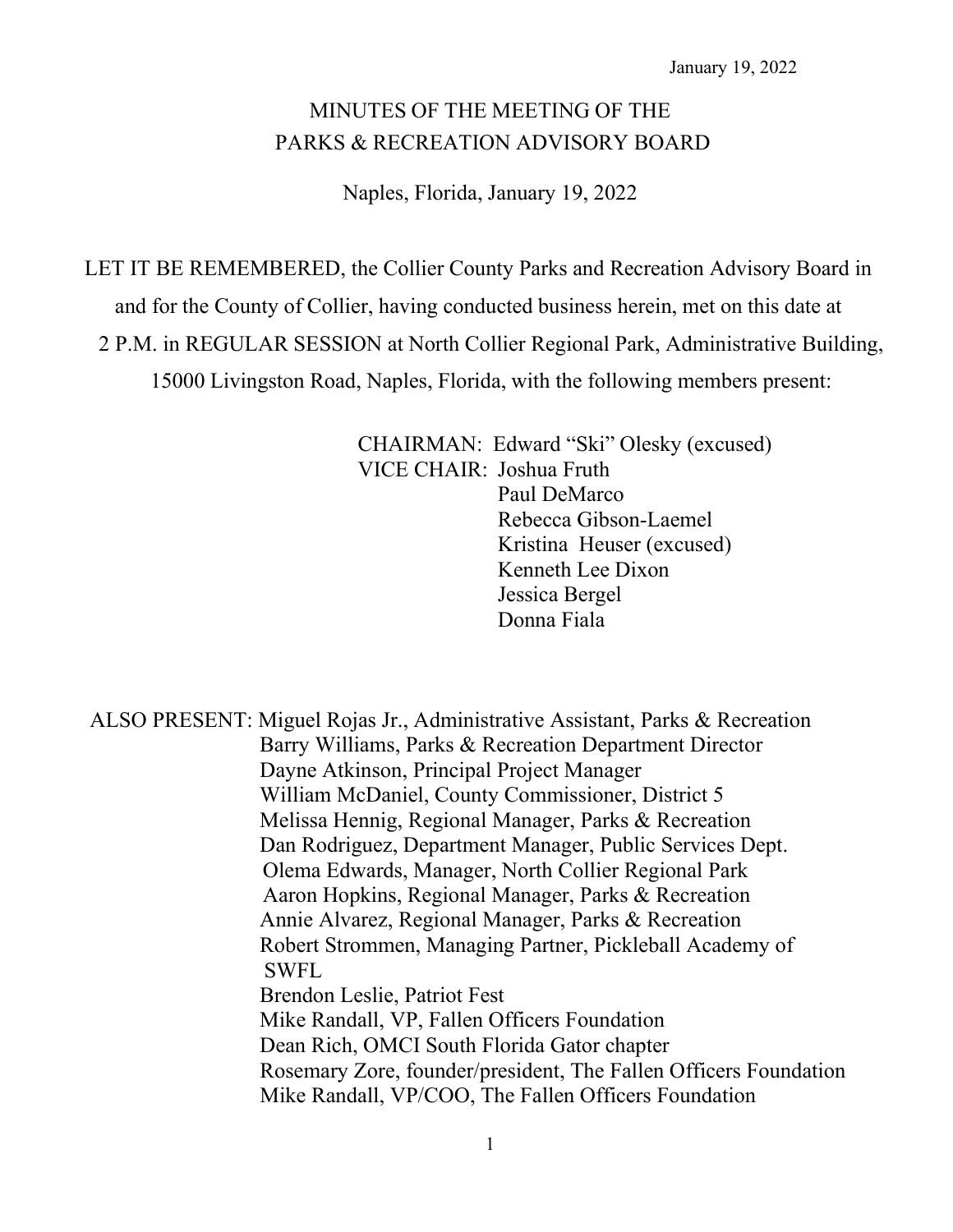# *Any persons in need of a verbatim record of the meeting may request a copy of the audio recording from the Collier County Parks & Recreation Department.*

**I. Call to Order**

**Mr. Williams** called the meeting to order at 2 p.m.

**Mr. Williams** reported that the board was in a predicament because the chairman was absent and there was no vice chair. He asked if someone would chair the meeting, someone who has been around for a while.

**Mr. Fruth** volunteered to be vice chair.

**Mr. Williams** welcomed new board member Jessica Bergel to the board. He also noted that former Commissioner Donna Fiala was seated at the table. Her new seat came out of a discussion during Ms. Bergel's recommendation for board approval. It's a provisional ordinance approved by the BCC that allows for eighth Parks & Recreation Advisory Board member and Commissioner Fiala was appointed to that role. It's a unique position, an eighth member of the board who can participate in meeting discussions, but if there's an absence or someone needs to recuse himself/herself from a discussion or vote, the eighth member becomes a voting member. Today, Ms. Fiala will be a voting member. The provision came from Commissioner McDaniel, who noticed last year that the board was having trouble with getting a quorum. This is an attempt to provide a quorum, which we have today.

# **II. Pledge of Allegiance and Invocation**

The Pledge of Allegiance was recited, and an invocation/moment of silence was observed.

#### **III. Approval of Agenda**

Mr. Williams reported that three items were added to the agenda: a TDC Grant Application; the Robert L. Zore Foundation/Fallen Officers Foundation memorial request for Sugden Park; and a request for the 2023 Legends Concert Series. He said they could be add-ons under New Business.

*Ms. Gibson-Laemel moved to approve the amended agenda. The motion was seconded by Ms. Fiala. The motion was carried unanimously, 6-0.*

# **IV. Previous Meeting Minutes**

*Ms. Gibson-Laemel moved to approve the minutes of the Nov. 17, 2021, meeting. The motion was seconded by Mr. Dixon. The motion carried unanimously, 6-0.*

**V. Public/Board Comments** None

# **VI. Capital Projects**

**Dayne Atkinson** presented a report, *"Aquatics Projects Update – January 2022."*

**Sun N Fun Project Scope Phase 1: R**enovate Activity Pool and new features; add new features to the wading pool; renovate slide pool and repair tanks; repair IWF tanks; replace Lazy River Bridge; replace VFDs (Variable Frequency Drives).

**Sun N Fun Project Scope Phase 2:** Renovate family pool and remove island feature; renovate wading pool and add a shade structure; replace slide pool stairs; replace slide tower with a shade structure; repair decking throughout facility; restroom renovation to comply with the ADA; parking lot/sidewalk renovation to meet ADA requirements.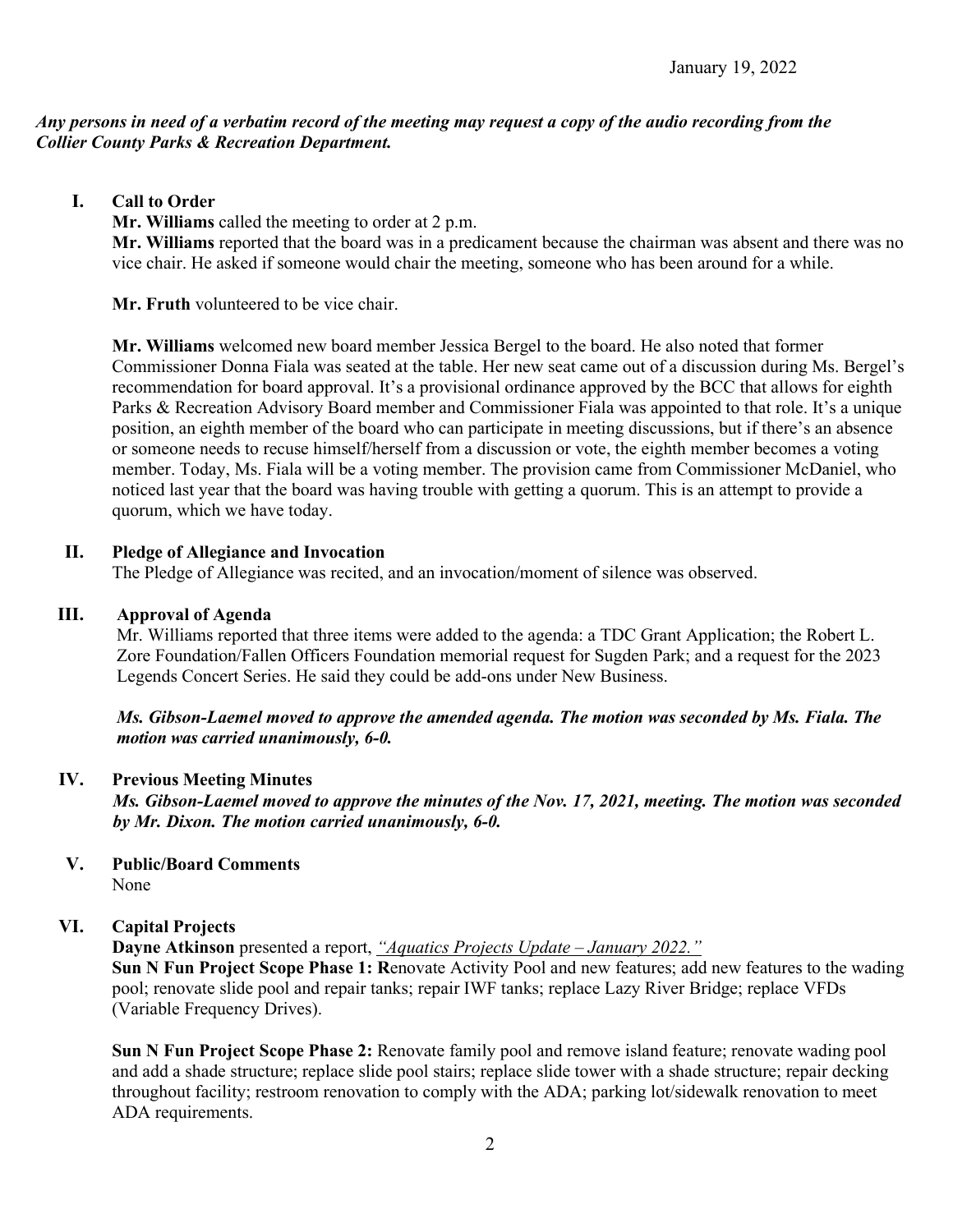# January 19, 2022

**Sun N Fun Project Scope Phase 3:** Renovate family pool and remove island feature; renovate wading pool and add a shade structure; replace slide pool stairs; replace slide tower with a shade structure; repair decking throughout facility; restroom renovation to comply with ADA; parking lot/sidewalk renovation to meet ADA requirements. Scheduled closing –October 2022; Scheduled reopening –May 2023.

#### **Mr. Atkinson** reported that:

- The Activity Pool renovation features were delivered and installed.
- Once filters are reinstalled, that project should be completed by the end of February.
- All VFDS have been installed and are operational.
- Wading Pool features were delivered.
- Phase 2 and Phase 3 are pending.
- Phase 2 is upgrading the features on the Lazy River, local work that has gone out to bid.
- The wading pool is intermediate in scope. Those bids, to install new features, are due on Friday.
- IWF scope bids also are due on Friday and include installing life floor.
- Bull nose tile is on site and will be installed in February.
- All Wading Pool features have been delivered; stair tile work will begin on Oct. 22.
- All filters were demo'd. Six filters have arrived and nine more will arrive next week; that will clean up the pumphouse.
- Sun N' Fun will open by March 15.

**Ms. Gibson-Laemel** asked for details on the replacing the slide tower and shade structure.

**Mr. Atkinson** said it would be demo'd because it was just a haven for bees. The stairs and shade tower will be replaced. Another shade structure will be added, but it won't attract bees.

**Ms. Fiala** asked what VFDs are.

**Mr. Atkinson** explained they are Variable Frequency Drives, which ramp up the motors so when you start the motor you don't have a hard start and equipment will last longer.

**Ms. Fiala** asked what IWFs are.

**Mr. Atkinson** said those are interactive water features that are at the entrance to Sun N Fun, where the water comes out of the ground. Those also are being upgraded.

**Golden Gate Activity Pool Project Scope:** Reconstruct the activity pool and associated plumbing; replace the interactive water toys; replace the deck drains and install a new shade structure over the pool deck at Golden Gate Community Park; add an accessible toilet room in the existing footprint of the women's restroom to bring into current Florida Building Code compliance; and add additional fixtures to bring up to current health code compliance.

# **Mr. Atkinson** reported that:

- The contractor mobilized onsite July  $6<sup>th</sup>$ , the pool shell was poured and Change Order 1 was approved.
- There was a 30-day delay due to lack of materials.
- There was a setback. The pool engineer came last week and recommended changes in the fixes he wanted. The contractor is working on that now, but it will set us back about two to three weeks on the original completion date.
- There are no maintenance shutdowns scheduled at this time.
- Future Projects: Redo the men's locker room.
- The women's bathroom and pool will look amazing when they're done.
- Phase 2 will begin in November, when the competition pool will be taken out of service and upgraded, as well as well as the pump house and the slide pool. All of that will occur in the fall.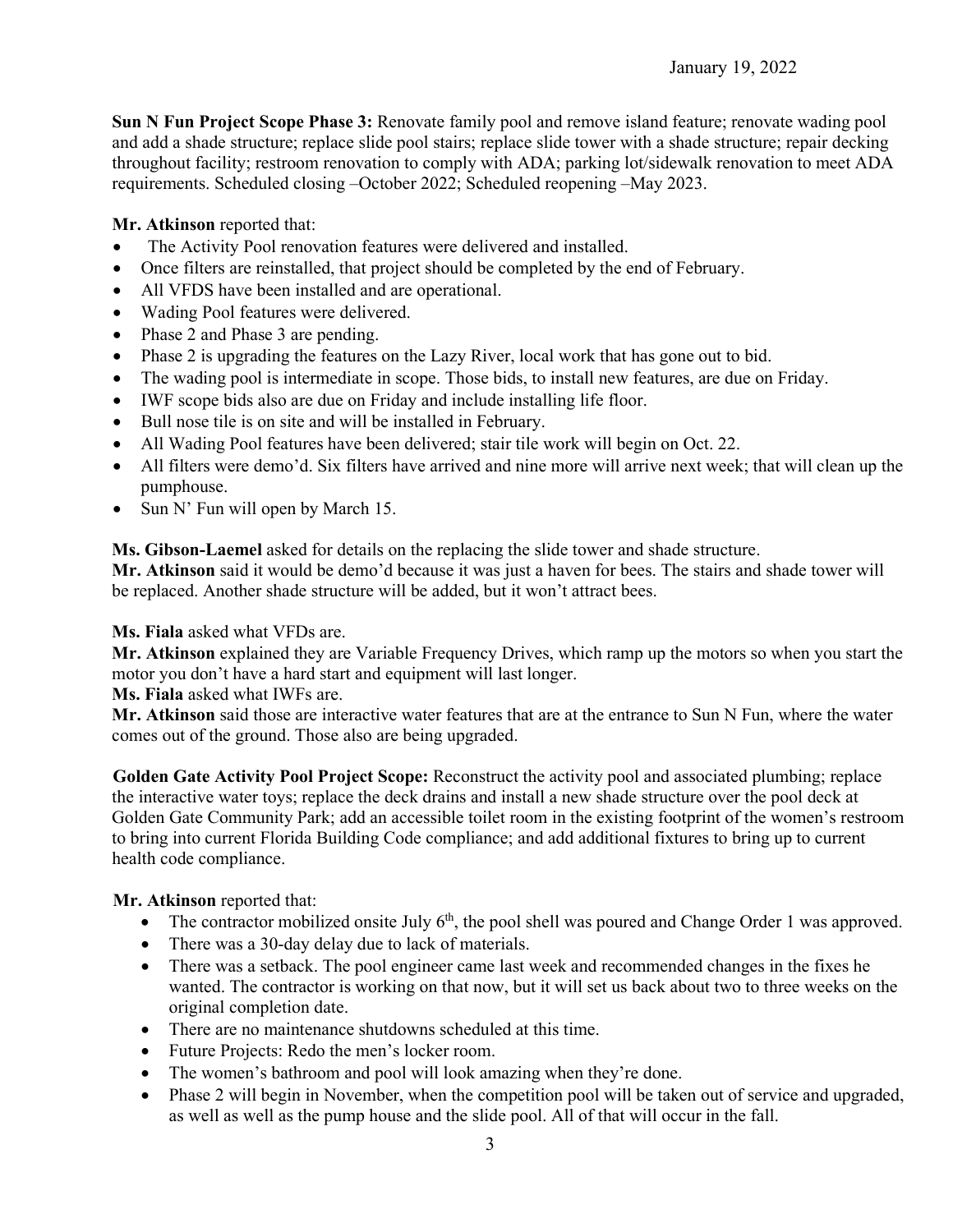**Ms. Gibson-Laemel** asked about a bad pour.

**Mr. Atkinson** said a concrete pour in a pool had a bad brushed finish. The county paid for a new finish and it didn't look new, it looked terrible, so it was refinished.

**Golden Gate Competition Pool Project Scope:** Reconstruct the competition lap pool and associated plumbing; replace the waterslide stairs; replace pool gutters and decking; add shade structures and bleachers; renovate the pump house.

**Mr. Atkinson** reported that:

- We're 90% done with design on the competition pool.
- We're finishing up the design for the pumphouse, which will look amazing. Everything is being updated.
- We have a deck system in there now that's going to provide automatic readings on chlorine, pH, and fill rates, so we're modernizing it and making it look nice to keep in compliance.

**Immokalee Aquatic Center Project Scope:** Renovate the pumphouse; renovate restrooms and the lifeguard room to meet current ADA codes; replace all features, which have deteriorated and have exceeded their useful life; restore and regrade the swale and backwash area; and install a stormwater pipe for backwash overflow.

**Mr. Atkinson** reported that:

- BA approved at the December BCC meeting.
- Awaiting PO to begin design.
- Survey work for pool construction began this week.
- Currently working on the purchase order for Martin Aquatics, which is doing the pool redesign.
- Stantec is doing all the site development work.
- By opening up the pool project, it opened up the site to require site improvements to bring the site up to current code; that's why there are two engineers.
- We should have the POs in the next week, but they can begin design.
- There's some other work that ties into this and it's already started.
- Stantec got the PO for the survey, which is starting this week. The survey work also ties to the turf fields.
- Site drainage must be upgraded to accommodate the pool upgrades and the turf fields that are being put in; work on that has begun.

**BCIRP Aquatic Center Project Scope:** Build a new aquatic center at Big Corkscrew Island Regional Park, including a family pool, slide pool, kiddie pool and a competition pool.

- Under construction.
- Family pool cracks were repaired.
- No maintenance shutdowns have been scheduled.

**Vineyards Community Park Splash Pad Project Scope:** Reconstruct the splash pad associated plumbing, including a new shell, features and pump house.

- The work order is being processed.
- No maintenance shutdowns have been scheduled.

**Mr. Atkinson** noted that in the fall, the county will have four aquatic centers under construction.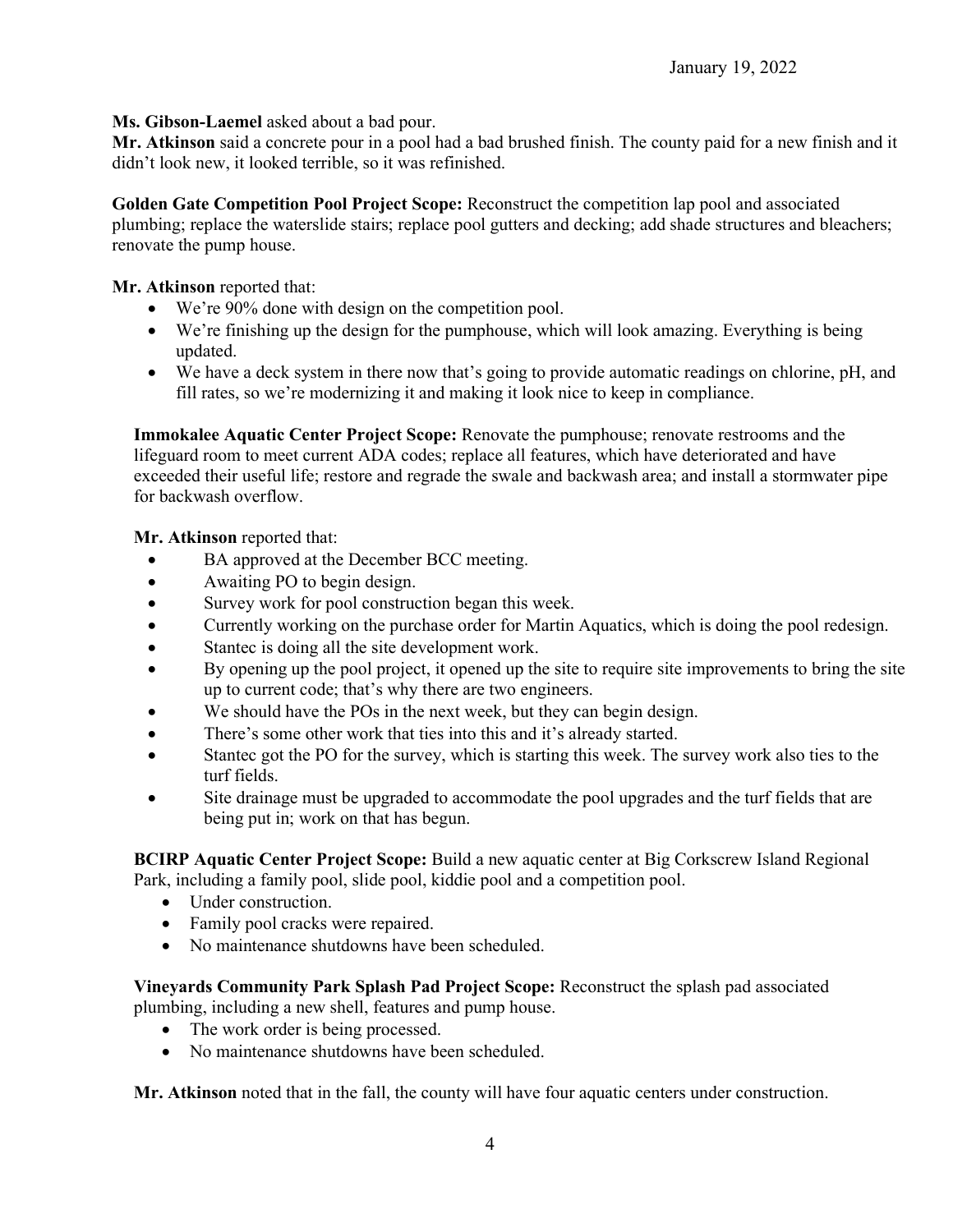**Eagle Lakes Aquatic Center Project Scope:** To maintain pools in accordance with manufacturer's specifications and best practices.

- Re-caulk entire deck.
- Replace waterline tile.

**Mr. Atkinson** reported that:

- Everything is good at Eagle Lakes, but the county is just doing maintenance work there.
- Maintenance Week is next week. There will be a lot of painting and pressure washing.

**Dayne Atkinson** presented a report, *"Big Corkscrew Island Regional Park Phase 1 and Phase 2":* **BCIRP Phase 1 Project Scope:** Four soccer fields, two softball fields, north concession stand, outdoor basketball courts, tennis courts, pickleball courts, an aquatic center, playground, community center, a maintenance building and event Lawn. Milestones and challenges:

- North Phase is complete.
- Six sports fields and north concession stand were turned over to Parks & Recreation on Aug. 2, 2021, when they were opened to organized leagues.
- South Phase is 85% complete. Working on turning over the southeast section of the park (event lawn, playground, south concession stand and outdoor tennis, pickle ball and basketball courts in January 2022.
- The aquatic center/pools and maintenance buildings should be completed in late February.

**BCIRP Phase 2 Project Scope:** Four baseball fields, fitness center, lake feature/kayak launch, concession stand, dog park, picnic pavilions, frisbee golf, landscape features, and GMD canal improvements. Milestones and Challenges:

- Developing Phasing Plan for Phase 2's site civil, utility corridor, OBR access road and crossing and canal maintenance access in coordination with GMD, PUD and Parks & Recreation.
- Coordinating with Procurement on Phasing Plan.
- Preparing contract amendment to incorporate Phase 2 phasing plan.
- Submitted wetland/construction permits.
- Negotiated Fitness Center design costs with A/E. Pending approval of amendment

**Mr. Atkinson** noted that he isn't the project manager, but would provide an update:

- We're going for COs on the courts and the playground.
- Within the next two weeks, we should have COs.
- There was a walkthrough yesterday and there were punch list items that still need to be completed, but Phase 2 is coming along.
- What we're trying to get opened before Jan. 31 are two basketball courts, two tennis courts, six pickleball courts and the playground.
- Maintenance on the Aquatic Center and Community Center should be complete by mid-April.
- We will be taking an amendment to the BCC on Phase 2 in February.

**Mr. Dixon** asked what turf was being used on the baseball fields.

**Mr. Williams** said that was a good question and there were a couple of answers. They likely will put in regular grass. We haven't talked about artificial turf for baseball fields. All the fields planned for Paradise Coast Sports Complex will be artificial turf. There is some conversation about a better bet than those baseball fields. With baseball fields, we have to reclaim that lake build up. It's a very high expense to build baseball fields. The thought is to push that down the road and build what people are saying they'd like to see, a fitness gymnasium complex like North Collier. There are some internal discussions now, but if we move forward with the baseball fields now, they probably will be grass. He said they could take suggestions.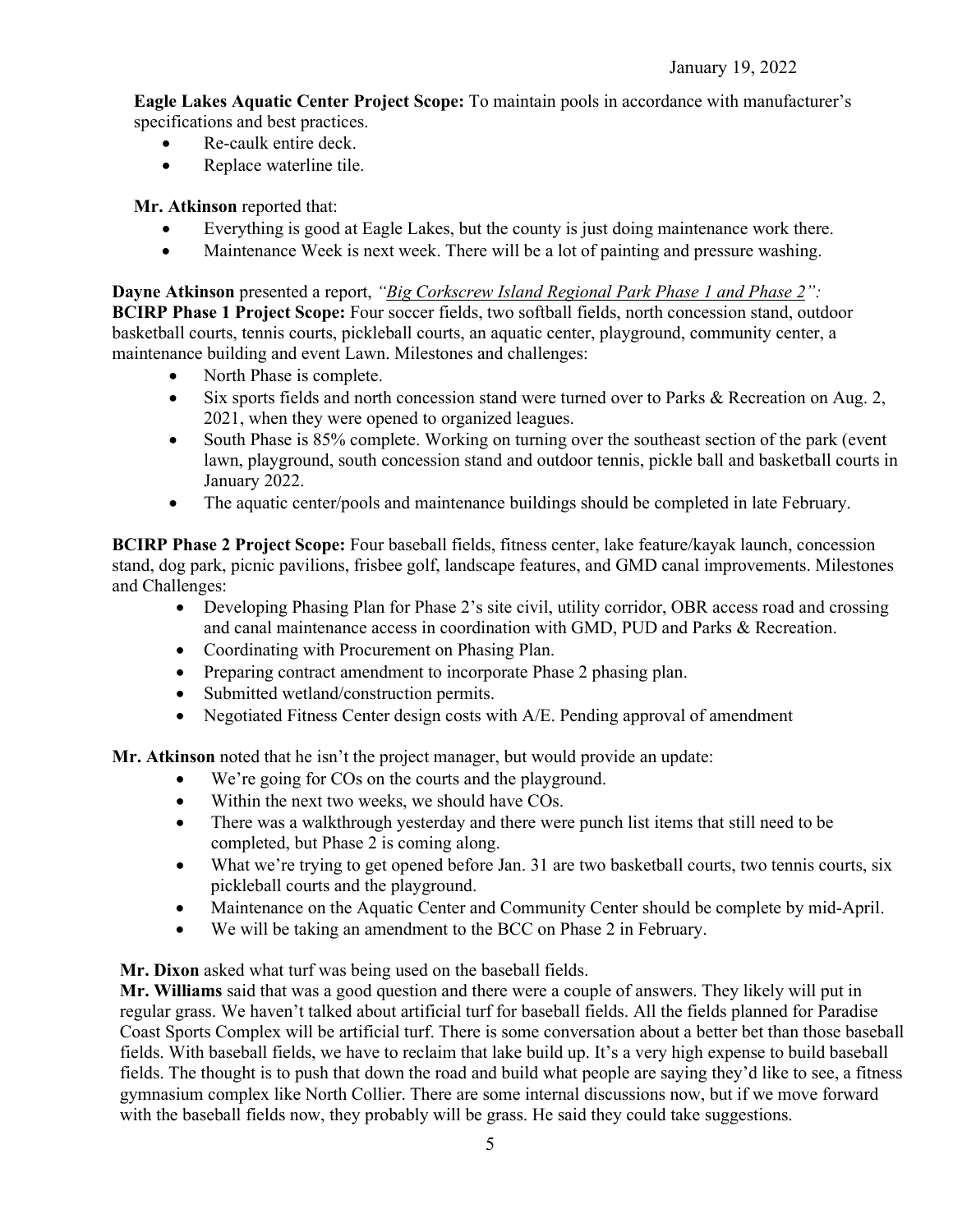**Mr. Dixon** suggested Celebration Turf.

**Mr. Williams** reported that this was the biggest project he's been involved in and there would be a ribboncutting in April, a grand opening.

#### **VII. New Business**

#### **a. Appoint Vice Chairman**

**Mr. Williams** said that with the passing of Phillip Brougham, the board needs a new vice chair.

# *Ms. Gibson-Laemel moved to appoint Mr. Fruth as vice chairman. The motion was seconded by Ms. Fiala. The motion was carried unanimously, 6-0; Mr. Fruth was appointed vice chair.*

#### **b. Advisory Board Ordinance**

**Mr. Williams** commended Commissioner McDaniel for noticing that the board was having trouble with a quorum and coming up with a provision that was approved by the BCC board and allows former commissioner Donna Fiala to sit on the board as an eighth member.

#### **c. Immokalee Sports Complex Fields Update**

**Mr. Atkinson** provided a report, *"Immokalee Sports Complex Soccer Field Conversion."*

**Immokalee Sports Complex Soccer Field Conversion:** The Notice to Proceed was issued to Stantec Consulting on Nov. 11, 2021. Survey work for the design is scheduled to begin the week of Jan. 17.

**Mr. Atkinson** reported that:

- Stantec will do the design on the survey work for the same upgrade.
- The retention area needs to be upgraded to take advantage of the fields and the pool.

**Commissioner McDaniel** asked Mr. Williams to make sure that the county shares with the community that the only time they would prohibit the Christmas Around the World event would be during construction. We will work with the vendors. He asked that it be put on the agenda to share with the community. Rumor got out that the county would never allow Christmas Around the World.

**Mr. Williams** said he appreciated that he brought that up. One of the things that we looked at in that decision-making process was to put those two far fields as artificial turf. That one closest to the parking lot will be used to support Christmas Around the World and other activities. We're in sync with you.

**Ms. Fiala** asked if there would be pickleball courts there.

**Ms. Alvarez** said there are some tennis players, but there have been no requests for pickleball. Parkgoers are interested in racquetball there.

**Mr. Rodriguez** said now is an opportunity for park users to give the county feedback. This is a time to get engaged and involved.

**Mr. Williams** said they met at the Sports Complex last year to get feedback. They'll choose a site for this year.

**Ms. Gibson-Laemel** asked if construction, which is set for fall, could be sped up, citing a dire need. **Mr. Atkinson** said it depends on the permitting process and the availability of contractors.

#### **d. Patriot Fest**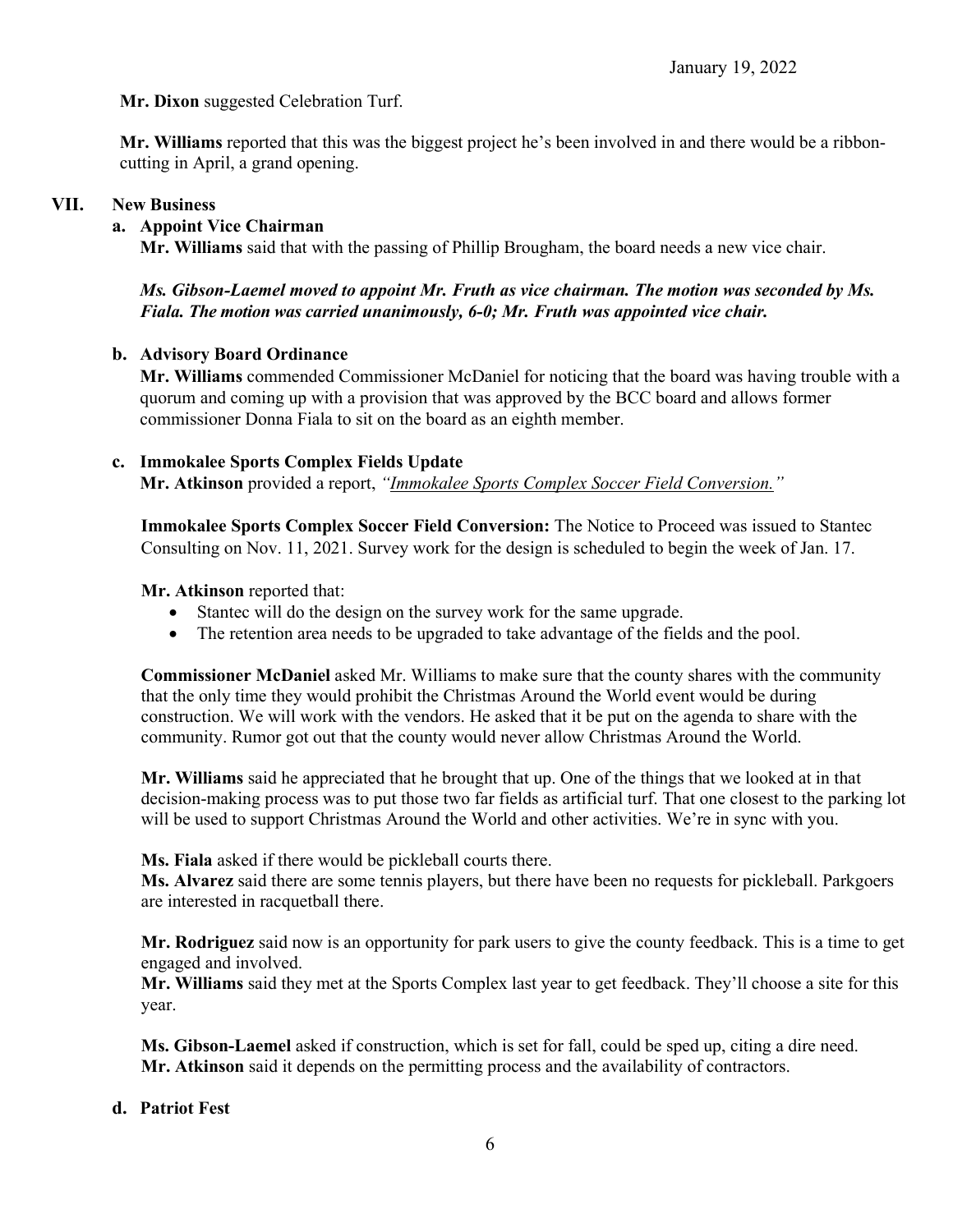**Brendon Leslie** said he's been holding Patriot Fest on private properties. He wanted to hold a one-day Patriot Fest in Sugden Park on March 19. There would be vendors, speakers, an hour of live music, local businesses and about 25% of proceeds would be donated to local charities, such as The Fallen Officers Foundation. He wants to sell alcohol and will apply for a liquor license. The event would be a similar setup to the Legends Concert Series.

**Ms. Fiala** said she lives across the street and hears the complaints. Residents wanted to know about this event before it occurs. They didn't mind how loud it was but wanted to know beforehand so they could prepare.

**Mr. Leslie** said they also would provide private security through county deputies.

**Mr. Hopkins** said he has a checklist of what Mr. Leslie needs to do and he's done most of them. Once he finishes that list, he will be issued a permit.

**Mr. Williams** said the county does promote the Legend Concert series, so they can look at how to promote this. He said serving alcohol requires a vote from PARAB to approve that and they need to make sure Mr. Leslie knows the parameters of that.

# *Mr. Dixon made a motion to approve. The motion was seconded by Ms. Gibson-Laemel. The motion was carried unanimously, 6-0.*

# **e. Naples Pickleball Championships**

**Robert Strommen**, a parks concessionaire who works in East Naples, reported that the Naples Pickleball Championships will be held on Feb. 4-6. On Feb. 3, they want to host the Ben Allen Band concert and party at Sugden Park for the roughly 1,000 players nationwide who registered for the tournament.

There also will be food trucks. They're working with Parks & Rec employees Aaron Hopkins and Barry Williams to ensure they have all the permits for sound, light and stage layout, fire inspections, the Health Department, etc. Because they're holding a concert, they want to serve alcohol and are contracting with liquor license holder Rebecca Maddox, owner of Three60 Market, to be a facilitator for alcohol being served there. They're also working with Kiwanis, which will handle the parking logistics.

# *Ms. Gibson-Laemel made a motion to approve. The motion was seconded by Mr. Dixon. The motion was carried unanimously, 6-0.*

**Mr. Strommen** said he had a second alcohol request. We're hosting the Southwest Florida Concierge and Guest Services Association, which represents all the hotels in the general area. Because we're marketing, soliciting and developing relationship and we have guests coming into town to go to the concierge and ask where to go to play pickleball, his organization offered to help.

Last month, 1,250 guests came into our facility, in addition to our 1,500 members. We're clearly using the facility way beyond your dreams, but we're going to exceed your dreams. From 5-7:30 p.m. under the championship courts, we're hosting their meeting and will provide a demonstration with two of our pros who are nationally ranked. We're going to talk about Naples Pickleball, how we can interact with association and their guests, and will provide light appetizers, wine and beer. We will continue to work with Parks & Recreation to make sure we're filling all the requirements, including fire inspections.

*Ms. Gibson-Laemel made a motion to approve. The motion was seconded by Mr. DeMarco. The motion was carried unanimously, 6-0.*

# **f. Antique Outboard Motor Meet**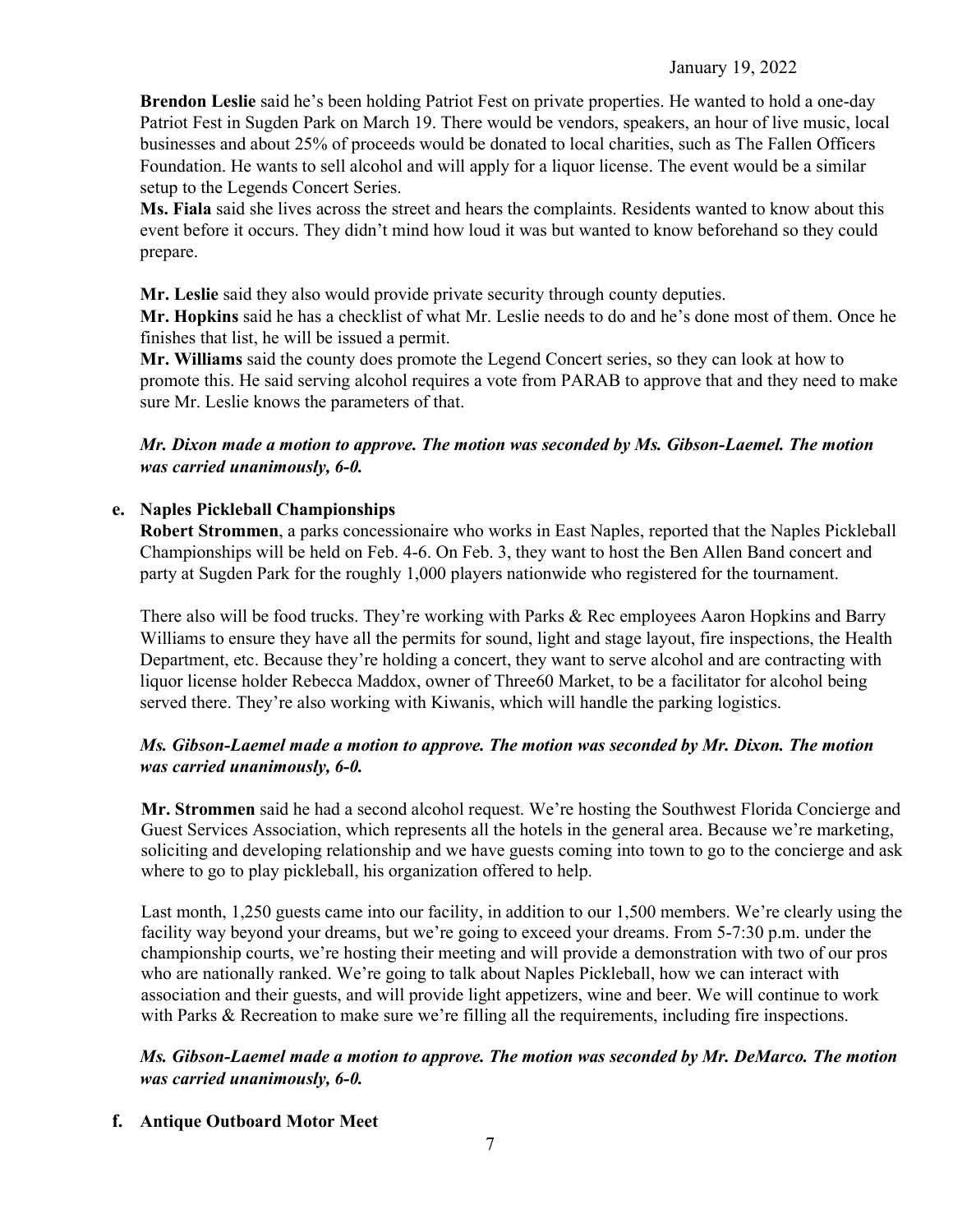#### January 19, 2022

**Dean Rich,** who represents the South Florida Gator chapter of the OMCI (Antique Outboard Motor Club Inc.), requested another annual event, a meet, this May. He described OMCI as a bunch of old guys playing with old boats on the water. They had an extremely successful event last May, partly due to Commissioner McDaniel's guidance. He also thanked Aaron Hopkins and Michael.

The group is requesting another meet on May 7 at Sugden Park, Lake Avenue. He said the group would arrive early in the morning to set up. They display antique outboard motors, antique boats and some participants will go on the lake and putt around with antique outboards. They also have a lunch gettogether, where they hand out awards for the meet and conduct a business meeting. This is the local chapter of an international organization.

The event typically is held from 9 a.m. to 3 p.m. and they clean up and take care of the facility afterward. There will be no alcohol.

**Mr. Williams** said the county has had other groups that expressed interest in using jet skis at that park's lake. He noted that it's a passive park and this only involved antique boats. Staff's recommendation is to support this event.

**Mr. Rich** said there's a lot of history involved in the marine industry here. The area has been developed by the marine trades. Johnson-Evinrude brands were based in Naples Bay and the OMC test base was once based here. The OMCI is representing antique outboard motors and boats.

*Ms. Gibson-Laemel made a motion to approve. The motion was seconded by Mr. Dixon. The motion was carried unanimously, 6-0.*

#### **g. Memorial for Fallen Officers**

**Rosemary Zore,** founder of the Zore Foundation and The Fallen Officers Foundation, said this memorial would honor Collier County's fallen officers and would be a place for people to go for reflection. Her father, Robert Zore, was a Miami Dade police officer (killed in the line of duty on Christmas Day 1983) and that county has a memorial at Tropical Park in Miami. She lives in Naples and can't always get to Miami to visit that memorial. She noted that many people here from other states have lost someone in the line of duty. This would be a place for people to come for reflection, remembrance and to honor those killed in the line of duty. They also could hold events there for the Collier County Sheriff's Office, such as Police Officer Appreciation Day.

**Mike Randall** noted that the Legends Concert Series provides funds for such memorials, so tax dollars won't be used for the memorial or for maintenance. The foundation paid for the rendering costs and have the approval of the Sheriff's Office. We're hoping PARAB can see the value in this and why Sugden Park was chosen. It's the best park and is serene. We want to keep funding these things with our scholarships. We have \$31,000 in scholarships that we'll give at our May concert in the name of Robert L. Zore.

**Vice Chair Fruth** said it was good to see how much progress had been made.

**Mr. Dixon** questioned why Sugden Park was used.

**Ms. Zore** said that Cambier Park already has a veterans memorial. She called Sugden Park special, quiet and peaceful. She's lived here 35 years and more people should go to Sugden Park. She said their concerts have brought attention to that park.

**Mr. Randall** said the Legends Concert Series is funding this and they want to see the groundbreaking and get this moving. He said Sheriff Rambosk and Col. Bloom were in favor of the idea. He said parents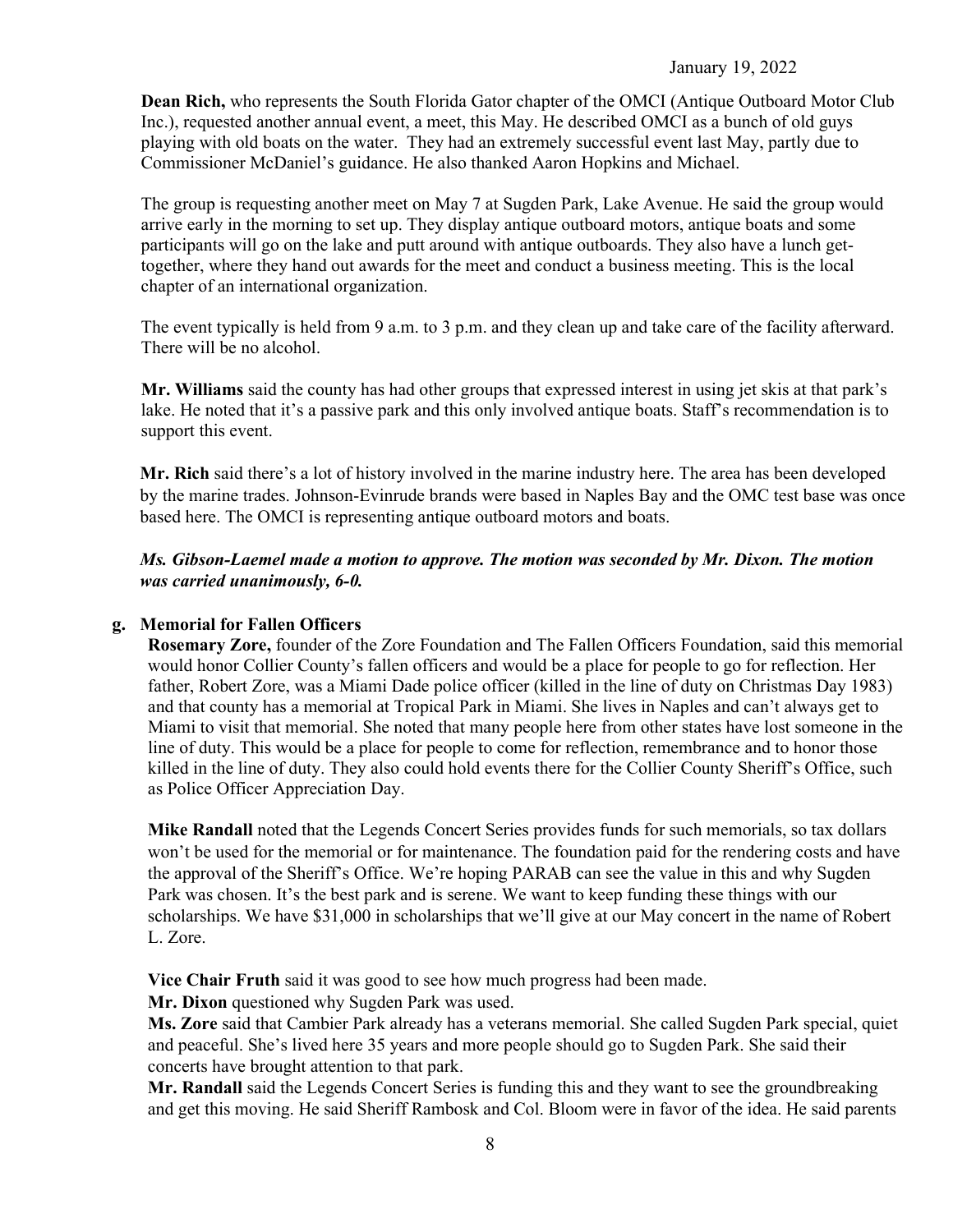also could educate children about officers' sacrifices. Last year, 438 law enforcement officers were killed nationwide. He said they just want PARAB to come to a consensus, but he believes Sugden Park is the right choice.

**Mr. Williams** said Ms. Zore and Mr. Randall are asking for approval and this requires board approval to proceed. There's a question about whether Freedom Park would be better, but the foundation's argument for Sugden is compelling.

**Mr. Rodriguez** noted that the Sugden family funded this park and suggested speaking to them about this first.

**Mr. Williams** said they could speak to the Sugdens.

**Mr. Rodriguez** said he had a concern. There probably will be many requests and there could be demand for monuments in every public park, so each location should be seriously considered by the county. The county is putting itself in a position where it can't turn people down.

**Vice Chair Fruth** said that was a good point, but the board is being tasked with this and it would then go to the BCC. He called Sugden Park a good venue due to its open space, which leads to events like this and the memorial. Our job is to agree that we want the BCC to entertain the proposal and speak to the Sugdens about it. We're not the ones setting a precedent. This has to be negotiated.

**Mr. Rodriguez** reiterated his concern, saying he wouldn't blame Naples Firefighters if they came in next month to ask for a flag in the park. We would not be able to say no.

**Mr. Randall** said blue, red, Army green, they all go together. The Fallen Officers is all about firstresponders, firefighters, military and veterans. And if we have to change or add a section for firstresponders, it would include firefighters, so the foundation would be open to that. He said a K-9 is included in the memorial. Four were killed this year, three by knife and one by gun.

**Mr. Dixon** said he supports it.

**Mr. Williams** asked if it would help the board if county officials spoke to the Sugdens about additional memorials that could be added in the park and they had more information, would that help? **Mr. Fruth** said it would. He said the renderings were good, but if there's room for future granite slabs to be added, that would be good to know.

**Mr. Williams** said the board has a few options, approving it and requesting that it go to the board, or asking for more information and asking that it come back to the advisory board.

**Ms. Fiala** noted that fire stations often honor their fallen at their stations. She didn't think more was needed at parks.

# *Mr. DeMarco made a motion to approve the concept, consider possible future expansion of the memorial and seek the support of the Sugden family. The motion was seconded by Ms. Fiala. The motion was carried unanimously, 6-0.*

# **h. Legends Concert Series 2023 Request**

**Mr. Randall** said the foundation also is asking for approval for the Legend Concert Series Season 3. The first year they ended at 10 p.m. In November and December, they ended at 10 p.m. and then decided to change it to 9:30 p.m. The last concert was Jan. 31 and he realized it was 9:30 and went up on stage to end the concert. He told musicians that if they see him come on stage, they need to end.

He's requesting approval for 5:30-9:30. He believes that's better for people who want to get to sleep.

**Mr. Williams** said they have monitored the concert and noise and communicates with a neighbor who agrees Mr. Randall is trying to work with him.

**Mr. Randall** said some people complain about bass, but there's not a lot of bass. They want to bring in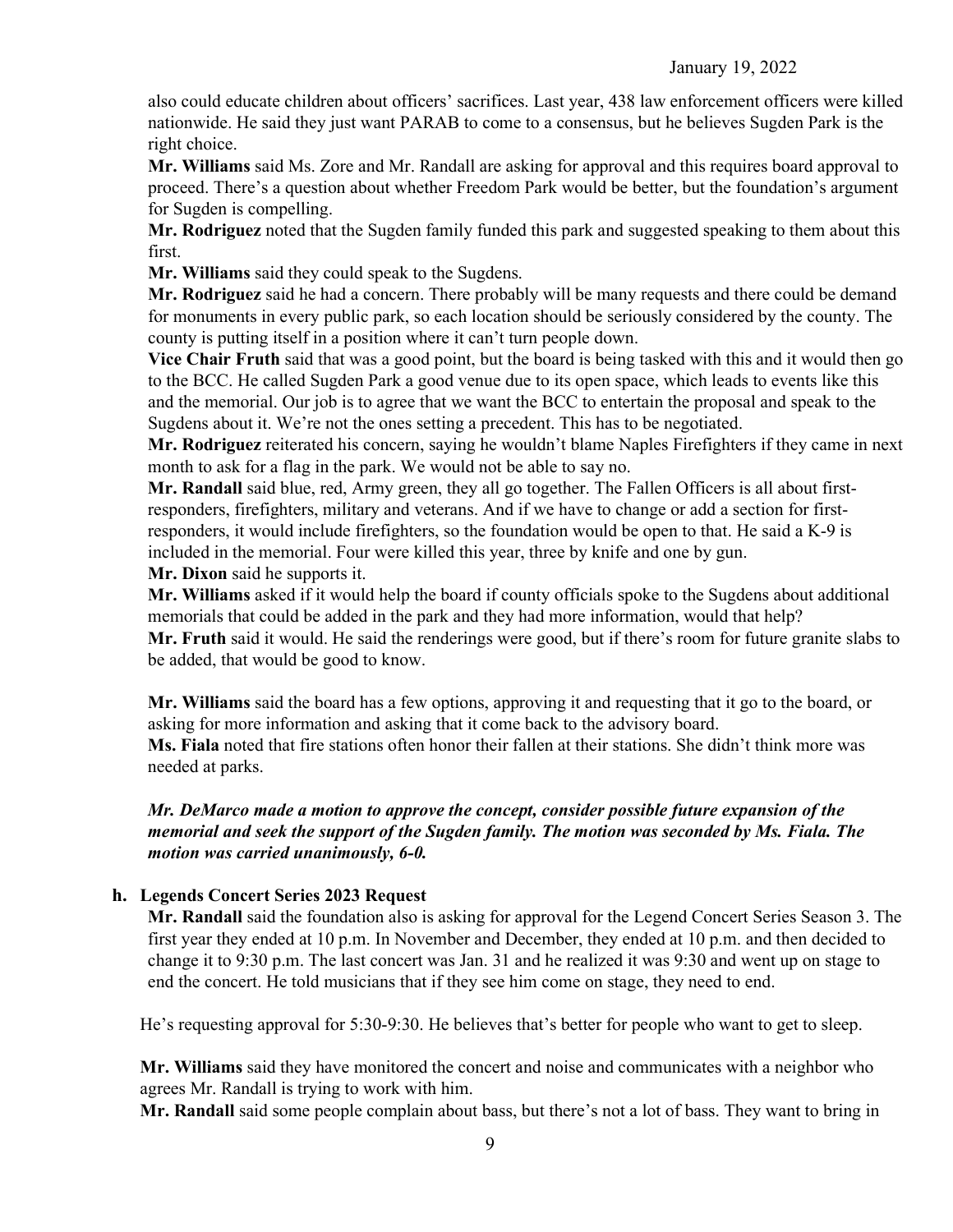the legends of music to meet the first responders, who come up on stage to be honored, thanked for their service and for coming home. Then they do a roll call while a helicopter hovers. He called it a touching ceremony.

# *Ms. Gibson-Laemel made a motion to approve. The motion was seconded by Mr. DeMarco. The motion was carried unanimously, 6-0.*

# **i. TDC Grant for Clam Pass Improvements: \$55,000**

**Ms. Hennig** said she's asking for the board's recommendation for a TDC grant to fund two improvements at Clam Pass. They are asking for two additional public showers. Currently, there are two showers and two foot showers and there's still a line of people waiting. The Facilities Management team also recommends that they install a ladder with a platform to make it safer and easier to clean the range hood in the café. The total is \$55,000, an estimate that's probably higher than necessary.

# *Ms. Gibson-Laemel made a motion to approve. The motion was seconded by Mr. DeMarco. The motion was carried unanimously, 6-0.*

# **j. Productivity Committee Maintenance Report**

**Mr. Williams** reported that:

- Dayne Atkinson is our newest member for projects. He outlined the hierarchy and organizational structure.
- We use a process to track things we're responsible for, Enterprise Asset Management, which is software, systems and services to maintain and control operational assets and equipment. There are pieces of it that we do and pieces that Facilities Management does.
- The PSD Live Asset Conditions Web App captures major asset conditions and marks them red, yellow or green.
- The Cityworks platform is used for planning and budgeting and captures maintenance costs associated with assets.
- Maintenance staff enter work orders and respond to service requests with the system.
- Facilities Management has a similar system of work orders/service requests outside of Cityworks' EAM system.
- Water projects are funding through debt service project that gave us \$20 million for maintenance. Dayne Atkinson is heading that.
- The Parks Division is an accredited division and must maintain standards. Collier is No. 170 out of 10,000 agencies with that accreditation. There are 151 standards a review committee looks at. It's a benchmark, how Parks & Rec agencies are operated and held to the highest standard. From a national perspective, we have a pretty decent parks system.

**Mr. Dixon** questioned the accreditation, saying professionals in the industry know there are a lot of accreditations like that and they're "fluff."

**Mr. Williams** said he understands that view, but it cost \$10,000 and it benchmarks Collier County against other agencies nationwide. It also helps Collier County boost recruitment, attracting employees due to the standards.

**Mr. Williams** continued his presentation:

- With the EAM system, we evaluate things in terms of planning for capital improvements.
- For example, staff, using cellphones will track assets.
- Facilities Management has other responsibilities, such as tracking the value of assets.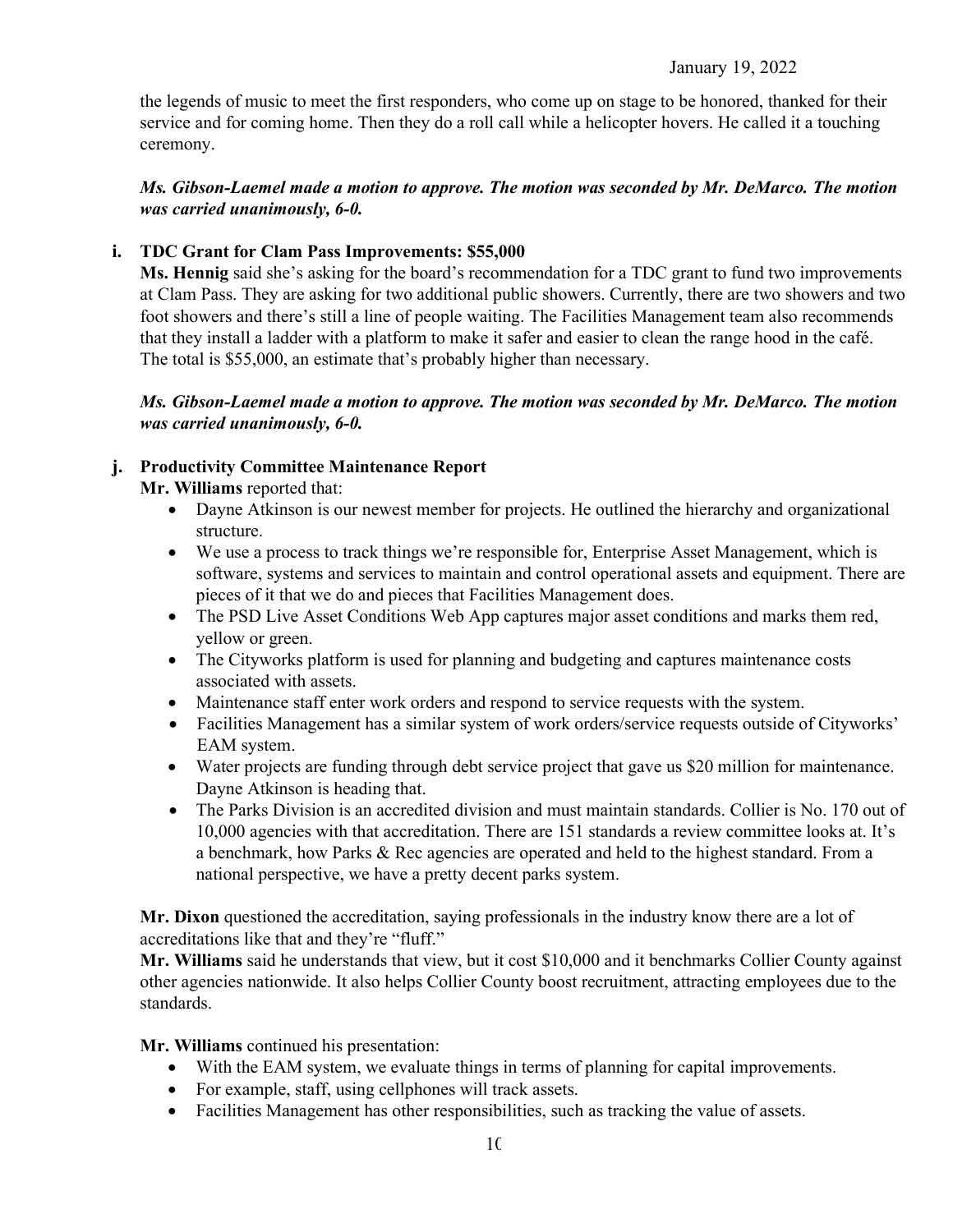- Work orders are generated by maintenance staff.
- Service requests are generated by non-maintenance staff, which in turn create work orders.
- Work orders are tied directly to the asset being managed in Cityworks.
- Cityworks transactions, issues and reports are reviewed routinely by OVS/Parks' leadership team.
- Predictive maintenance activities also are programmed into EAM, as well as routine work by maintenance workers.
- Work Orders receive quality assurance reviews from Crew Leaders/Field Supervisors.
- Facilities Management partners with the division to provide maintenance to buildings within the parks.
- Indirect cost allocation from the division is used to pay for these services.
- Services provided (eg. lighting, vandalism, shutter repair) are based on budget availability (301 Funds – for facilities projects).
- Parks staff generates requests through coordination with OVS for budget allocations and Work Order/Service requests.
- Facilities Management has a limited budget and serves a variety of constitutional and County Manager agency constituents.
- Facilities Management work order requests are prioritized from available funding.
- Capital projects are unique for us and are handled by facilities management. Dayne Atkinson is the principal project manager who oversees aquatics. He's also the owner representative overseeing capital projects. He does special projects, such as roller hockey and pickleball.
- Capital Projects are identified, planned and funded through OVS/Parks' partnership.
- Execution of Capital Projects are completed by Facility Management project managers for more complex tasks.
- Parks & Recreation staff handles less complex tasks associated with recreational amenities, such as playground installation, hard court resurfacing, etc.

**Mr. Williams** said the county compares itself to other parks across the country, such as expenditures per capita or for park land. We're not the highest but are the middle of the road. We are a high-end community with high expectations. He told Mr. Dixon he appreciated his opinion on the accreditation and said others also have questioned it.

**Mr. Dixon** said many governments and agencies are now dropping their Audubon Society certifications because the payment gets you nothing. All you're doing is paying the money and doing the same things. Now agencies are keeping the money, still maintaining high standards and using the money for other projects.

**Mr. Williams** said he hopes the county would keep the same high standards without an accreditation. **Mr. Rodriguez** called it a great benchmark to set high expectations and noted that other departments use accreditations to maintain standards.

**Mr. Williams** said the last accreditation visit was in 2020 and the next would be in 2025.

# **VIII. Old Business**

# **a. Dog Park at VYCP**

**Olema Edwards** reported that they are still in the process of evaluating the Vineyards dog park request and are doing a comprehensive study, including parking area locations.

**Mr. Williams** said they want to speak to Mr. Rodriguez about the concept and will bring this back to the board next month.

# **b. Bi-Weekly Report**

[Mr. Williams submitted the Bi-Weekly report for members to review.]